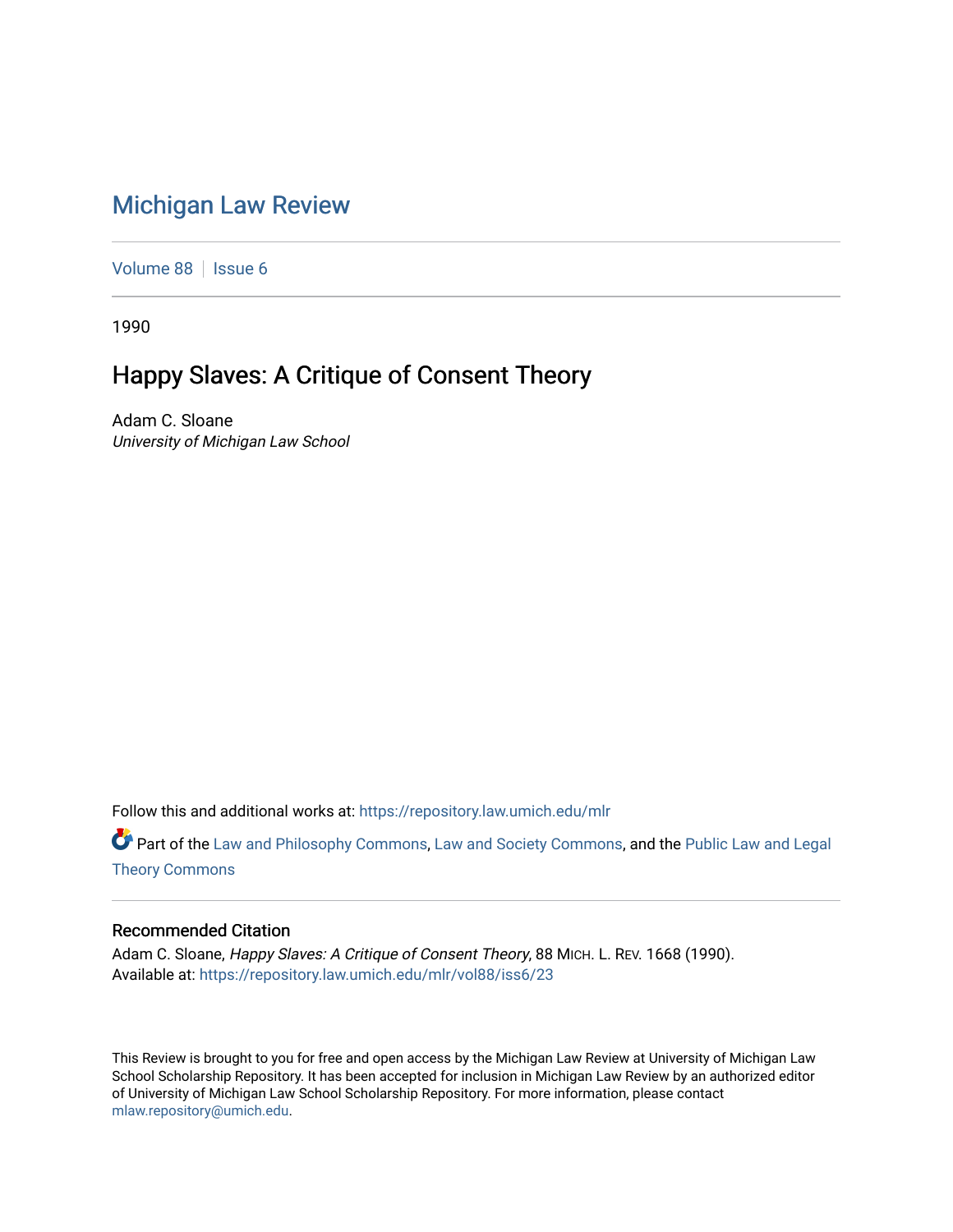HAPPY SLAVES: A CRITIQUE OF CONSENT THEORY. By *Don Herzog.*  Chicago: University of Chicago Press. 1989. Pp. xv, 293. Cloth, \$45; paper, \$12.95.

#### *Introduction: Definitions and Foundations*

Don Herzog's1 *Happy Slaves: A Critique of Consent Theory* seeks to provide a historically and sociologically grounded account of consent theory.2 Herzog defines consent theory as "any political, moral, legal, or social theory that casts society as a collection of free individuals and then seeks to explain or justify outcomes by appealing to their voluntary actions, especially choice and consent."3 Herzog describes his project in the preface:

I want to pursue difficulties facing consent theorists  $-$  not from the outside, as a utilitarian or as a champion of some other view, but from the inside, as someone committed to consent. (The "critique" of my subtitle, then, is in Kant's sense: an exploration of the problems and limits of consent theory, but also an account of its strengths and, in the end, a vindication more than a rejection.) [pp. ix-x]

Herzog also explores and defends liberalism, a doctrine closely related to consent theory which holds that individuals should be free to pursue their own chosen values and goals so long as the pursuit of these goals and values is compatible with the rights and safety of other

<sup>1.</sup> Associate Professor of Political Science, University of Michigan. Professor Herzog is the author of WITHOUT FOUNDATIONS: JUSTIFICATION IN POLITICAL THEORY (1985); *As Many As Six Impossible Things Before Breakfast, 15* CALIF. L. REV. 609 (1987) (criticizing the way liberalism is characterized by members of the Critical Legal Studies movement); and *Some Questions fer Republicans,* 14 POL. THEORY 473 (1986).

<sup>2.</sup> The literature on consent theory is voluminous. A good introductory discussion, with bibliography, is Weale, *Consent,* in THE BLACKWELL ENCYCLOPAEDIA OF POLITICAL THOUGHT 95 (D. Miller, J. Coleman, W. Connolly, A. Ryan eds. 1987); *see also* Pitkin, *Obligation and Consent,* in PHILOSOPHY, POLITICS AND SOCIETY (P. Laslett, w. Runciman & Q. Skinner eds. 1972).

<sup>3.</sup> P. 1. The book's title refers to a problem confronting consent theory: consent theory is formal in the sense that it stipulates the basis for obligations — consent — without setting forth substantive criteria for determining what obligations merit consent. Thus, if one consents to being a slave, consent theory does not provide the resources for criticizing that choice. Indeed, since consent theory validates the obligations and states of affairs to which the individual consents, consent theory could, in principle, validate slavery. This is an embarrassment to consent theorists. Pp. 179-81. The happy slave is the slave who consents to enslavement. Herzog says that defenders of slavery in the antebellum south sometimes argued that their slaves were happy. P. ix. The veracity of this claim aside, the happy slave can serve as a hypothetical to be used in exploring consent theory: if we came upon a happy slave, would his happiness  $-$  his consenting to his condition - validate slavery? Is there a way, consistent with consent theory, to tell the happy slave that slavery is repugnant and that he should not be a slave? It is important to note that Herzog devotes only about fifteen pages to the problem of happy slaves. Pp. ix-xii, 59, 237- 47. He prefers to explore the implications of historical incidents and episodes, rather than reason from hypothetical examples. P. xii.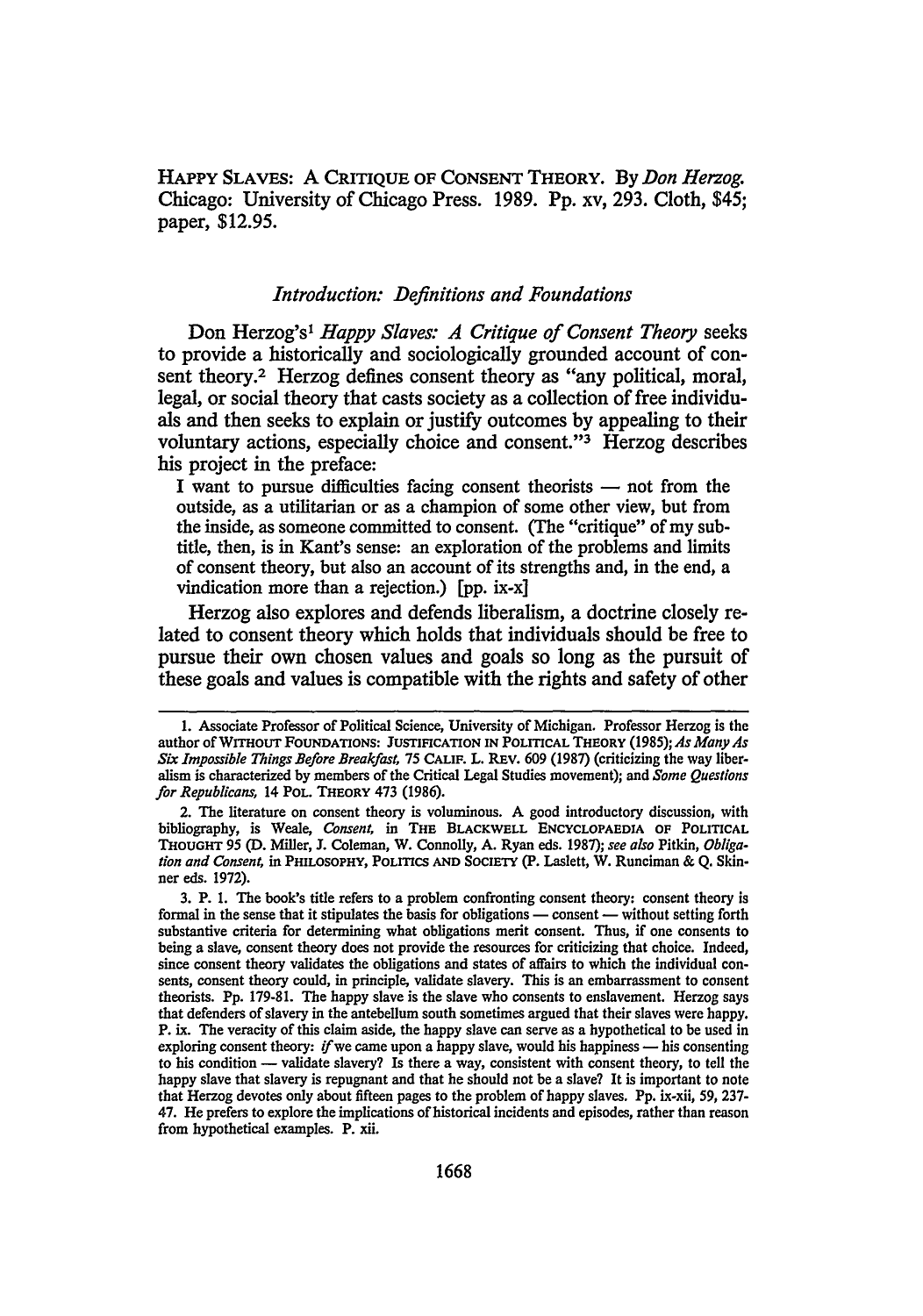members of society. Government, according to most liberals, should be limited to protecting the security of citizens and promoting the conditions necessary for the individual's pursuit of her chosen ends. Herzog provides a good description of the liberal state:

The liberal state doesn't tell us how to lead our lives. It doesn't insist that we be devoted to any one religion; indeed it is indifferent to whether we're religious at all. It doesn't instruct us on the merits of competing life plans, on whether it's better to pursue fame, money, or a nondescript happiness. Provided we don't harm others, the liberal state allows us to pursue our proudest aspirations - or to bask mindlessly in cathode rays emanating from our television sets. It is silent on a host of issues. [p. 148]

Herzog also uses his accounts of consent theory and liberalism to argue for and illustrate a method of interpreting political theory that focuses on historical and sociological context. A political theory, in Herzog's view, is a historical artifact which emerges at a particular place and time in response to specific historical and sociological developments. The historical and sociological developments to which consent theory and liberalism responded include the practices of politics and law in Tudor and Stuart England, the breakdown of a hierarchical traditional social order, and a preoccupation with the threat to traditional bases of social order presented by the phenomenon of the "masterless man."<sup>4</sup>

Political theories, according to Herzog, are "maps" of social real $ity$  - maps that are both descriptive and normative. These maps "both chart what actually goes on in the world and provide critical standards and ideals for appraising what happens" {p. 24). Herzog asserts that the impetus behind drawing and redrawing such maps is the realization that political beliefs and attitudes have become unsatisfactory guides to understanding and evaluating the social and political world.

Herzog calls his approach "sensible pragmatism" {pp. 22-23). Such an orientation focuses on political theories as responses to anomalies in existing webs of beliefs and practices. When beliefs about social order are rendered incoherent by social conditions or practices, revisions of political theories can be viewed as redrawings (either in whole or, more usually, in part) of the conceptual and theoretical "maps" of the social and political world. It is by use of such maps that people understand and evaluate the meaning of action and roles in the world.

Based upon this understanding of political and social theory,

<sup>4. &</sup>quot;Masterless men," according to Herzog, were defined in seventeenth-century England as "all sorts of disorderly types not under the thumb of some authority." P. 45. Herzog points out that women too could be masterless and that the masterless, disobedient woman was viewed as a "source of disorder." P. 46. However, seventeenth-century writers refer only to "masterless men," so that is the locution Herzog adopts.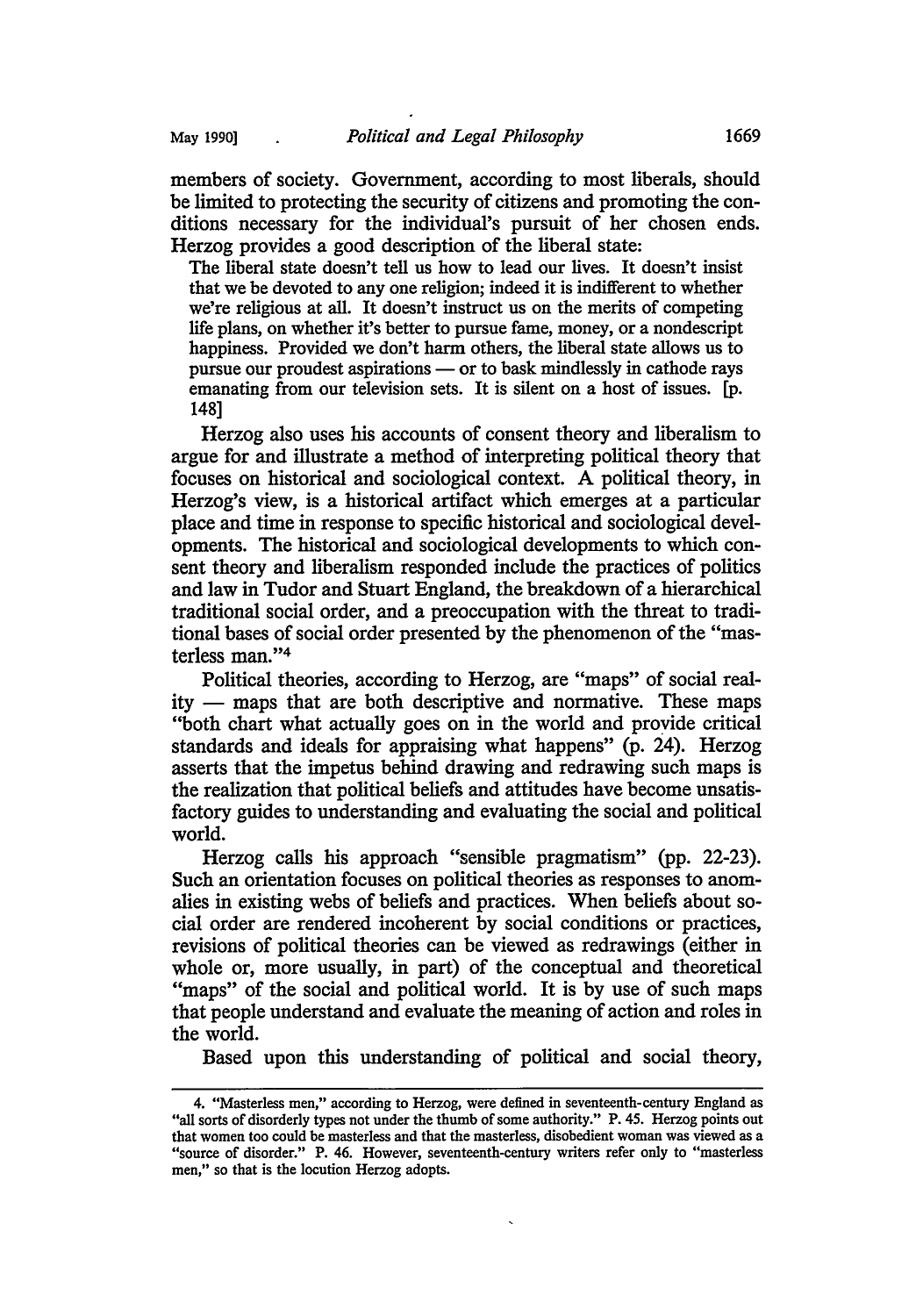Herzog argues that consent theory arose in response to new social conditions and to a new set of political practices. These new conditions and practices rendered previous conceptions of the social world based on such hierarchical models as the great chain of being<sup>5</sup> unhelpful in interpreting relations and conduct in that world. Consent theory, according to Herzog, was "posed as a superior alternative for understanding and appraising the social world" (p. 24).

But consent theory, in turn, produced its own dilemmas because it mapped a world in which individuals chose their own obligations and roles. Such a world seemed utterly to lack any basis for social order, especially to the seventeenth-century mind that habitually thought in terms of structured hierarchies that bound all members of society in complex webs of deference and authority. What was needed was an explanation of how a society of unbound individuals  $-$  masterless men — who created their own obligations, and could therefore decline to create and observe such obligations, could be peaceful and orderly. In a world mapped by consent theory how could there be liberty without license, freedom without anarchy? The solution, according to Herzog, was liberalism (pp. 161-62, 179-81).

Liberalism, and the vision of society it advocated and depended upon, provided the basis for social order. Just how it did so Herzog does not make clear. Nor does he very thoroughly explore the interrelations among the key concepts he discusses --- consent theory, masterless men, liberalism, and social differentiation. <sup>6</sup>

#### I. AN OVERVIEW OF *HAPPY SLAVES*

Herzog begins the book with a methodological chapter in which he sets out his approach to political theory. He uses historical episodes from the English Civil War to discuss such issues as the relation of ideas to action (pp. 12-18), the interpretation of texts and the importance of authorial intent (pp. 25-27), the importance of pluralistic approaches to explanation in social theory (pp. 19-22), historicism (pp. 22-33) (replete with quotes that illustrate historicist sensibilities from

<sup>5.</sup> Pp. 40-42. Herzog explains the conception of the great chain of being:

The whole cosmos is animated by order, an order conceived of as a unified hierarchy. A great chain of being connects everything: God, the angels, the ether, man, animals, plants, and so on. Everything in the cosmos has its rightful place and must defer to its superior; so too in human society, where individuals belong to orders or estates of a clearly demarcated hierarchy. Place and degree emerge as central categories in this view.

P. 40.

On the great chain of being and other hierarchical models of order, see A. LOVEJOY, THE GREAT CHAIN OF BEING: A STUDY OF THB HISTORY OF AN IDEA (1936); E. TILLYARD, THE ELIZABETHAN WORLD PICTURE (1943).

<sup>6. &</sup>quot;Social differentiation" refers to a society in which the individual may occupy a number of roles, each of which is treated, for many purposes, as distinct. In a socially differentiated society, institutions also maintain a degree of distinctness: each has different concerns and, often, different norms. Pp. 165-68.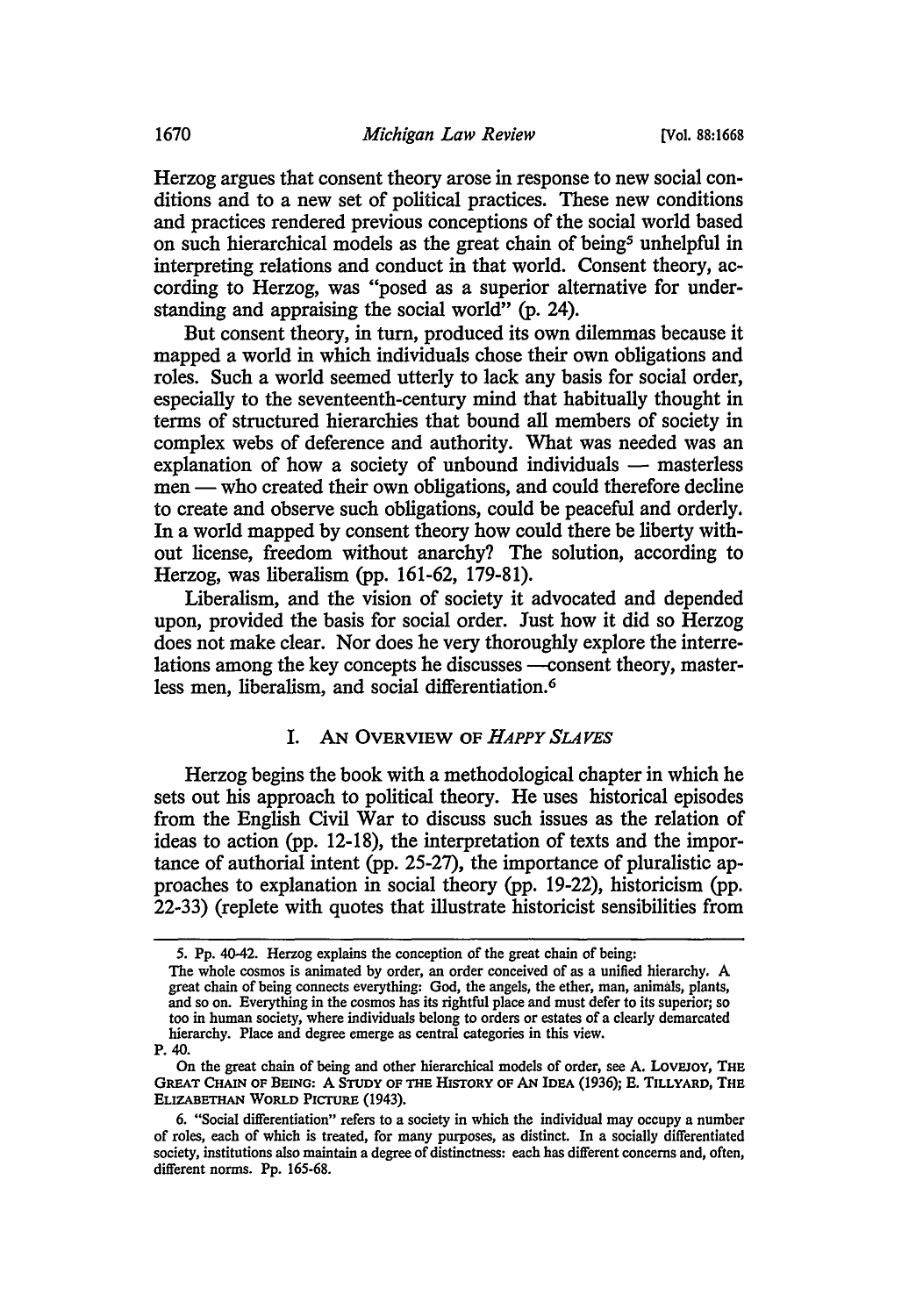figures as diverse as Shakespeare, Adam Smith, and E.P. Thompson), and frameworks of political thought available in Tudor and Stuart England (pp. 33-38). The chapter also includes an interesting digression about pretexts.<sup>7</sup>

In the second chapter, Herzog discusses the rise of masterless men<sup>8</sup> and explains the perception in Tudor and Stuart England that there were more of them roaming about than there had been before. While he does not say that the perception of increasing numbers of masterless individuals was accurate (p. 40), he does argue that economic dislocation associated with the enclosure movement, inflation, bad harvests, and an increase in population created large numbers of wage laborers and vagrants (pp. 48-49). He also shows why masterlessness was viewed as a problem: the prevailing social theories viewed society as a unified hierarchy in which each individual was understood to have a place in a structure of obedience and authority.9 Masterless men do not fit on this "map" of society.

In Chapter 3, Herzog offers an interesting interpretation of Hobbes' political theory. Herzog views Hobbes as attempting to reconstitute social order along hierarchical lines (p. 109). Herzog's reading of Hobbes is subtle and insightful. Hobbes, says Herzog, was responding to the rise of masterless men and asking how political order could be achieved if consent were the basis of authority and law. Hobbes saw "masterless men just as his predecessors always did: as a profound threat to order" (p. 80).

The explanatory problem [that Hobbes faced]: how can a population of masterless men hold together as a society? If people aren't caught up in ascriptive roles, condemned by birth to social hierarchy, how can they cooperate and live together peacefully? The justificatory problem: why should these individuals go along with schemes imposed by authority? Why should they obey the law? Why should they keep their agreements? Earlier societies entertained similar questions . . . . But the questions are transformed, they take on a special urgency, with the eradication of what one historian calls "the ties of dependence" that so obviously marked feudal society. [p. 79]

Hobbes' solution, according to Herzog, was to redefine key appraisive concepts, like justice, so that they could no longer be used for criticizing authority (pp. 104-05, 109). This authority would, Hobbes hoped, preside over a "unified hierarchy" (p. 109).

Although the chapter on Hobbes is fascinating, Herzog does not always alert the reader to how the discussion bears on the central themes of the book. Herzog's failure to connect adequately and

<sup>7.</sup> Pp. 15-18. The book is full of interesting digressions that, unfortunately, blur Herzog's arguments.

<sup>8.</sup> *See supra* note 4.

<sup>9.</sup> *See supra* note S.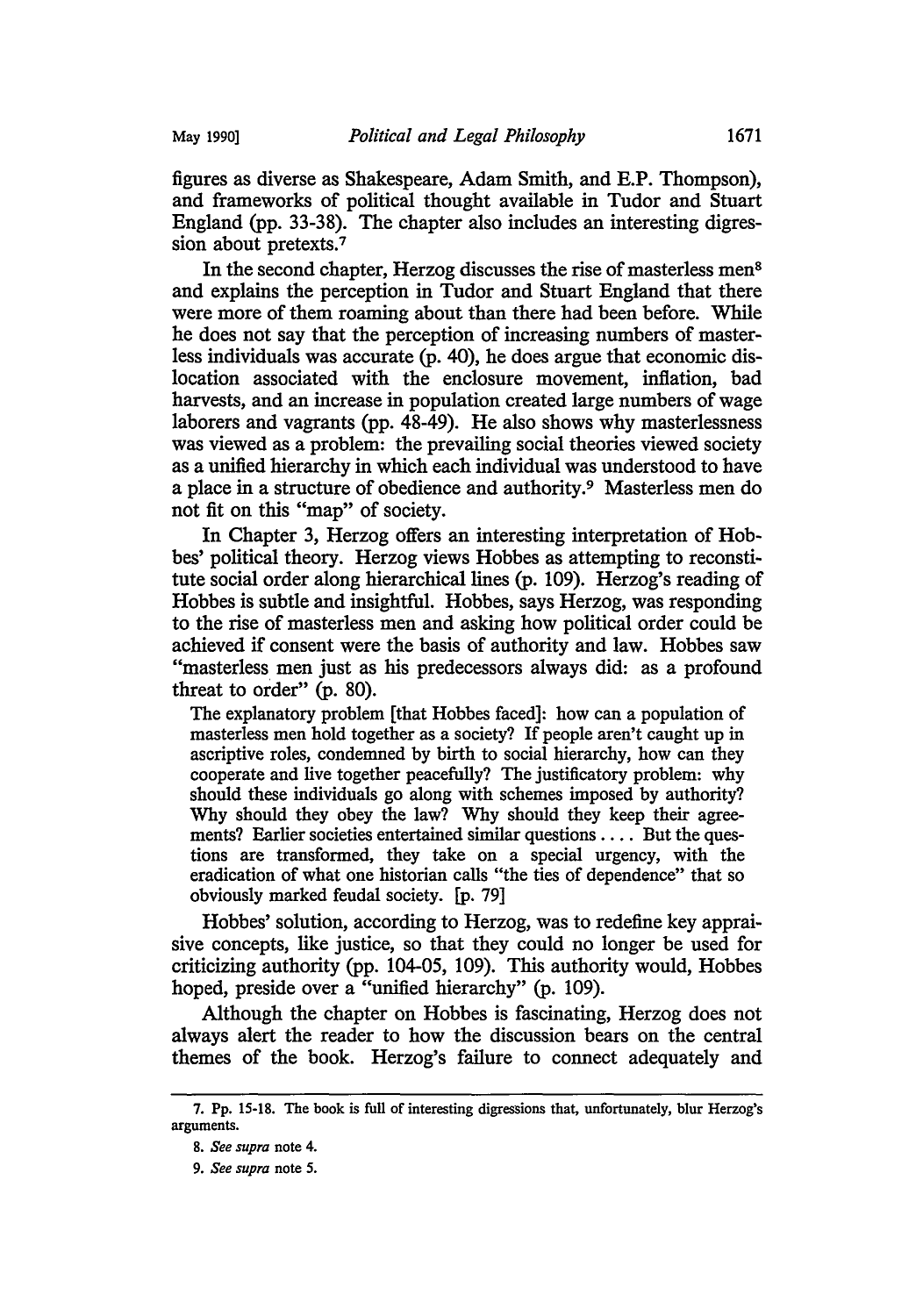clearly the book's various themes is a weakness that blunts the force of his argument.

This failure appears again in Chapter 4, where Herzog discusses whether, and in what ways, law is political. This chapter shifts the book's focus to a discussion of liberalism and the kind of social order which liberalism promotes and presupposes. But the reader is not told how the interesting discussions of the rule of law and the relationship between law and politics bear upon consent and masterlessness. Nor is the reader given any transitions to aid her in moving from the emphasis on consent in the earlier chapters to the focus on liberalism and social differentiation in the middle chapters of the book.

Herzog's focus on liberalism continues in Chapter 5, appropriately titled "Liberal Neutrality." This chapter features a perceptive reading of Locke's Letter Concerning Toleration.<sup>10</sup> Once again Herzog's skills as a subtle, perceptive, and sensitive interpreter of works of political theory shine forth. Herzog shows that when Locke seemed to describe the existing political and moral landscape he was really prescribing how it would be best for people to think about social roles and rules. According to Herzog, Locke's argument in the *Letter* can be viewed as an attempt to create a self-fulfilling prophecy: even though religious conflict had long been a source of political turmoil in England, if people would only treat religion as essentially private, and thus politically inconsequential, it would *become* private and inconsequential (pp. 165- 66, 178).

In this chapter Herzog indicates that liberalism and social differentiation are related. Locke, according to Herzog, is trying to exploit and promote an emerging social differentiation (p. 168). In a socially differentiated society the individual occupies a number of roles. She may be a citizen, a member of a family, an employee, a member of a club, a worshipper at a church, and a student. These roles are separate; they are differentiated. The institutions in which she plays these roles - the state, the family, the business enterprise, the club, the church, and the university  $-$  are separate also; each has its own norms, purposes, and jurisdiction over its members. In liberal society, Herzog says, the separateness of the roles and the distinctiveness of institutions should be maintained so that an individual's occupation of one role will not affect her treatment in another role. Additionally, institutions should respect the boundaries of their authority. Thus, as Locke's *Letter* argues, government should not dictate religious beliefs, nor should it base its treatment of individuals upon their religious beliefs.

Herzog does not specify who dictates these boundaries or how they should be defined. There are a variety of ways of establishing the juris-

<sup>10.</sup> J. LoCKE, A LETIER CoNCERNING TOLERATION (J. Tully ed. 1983).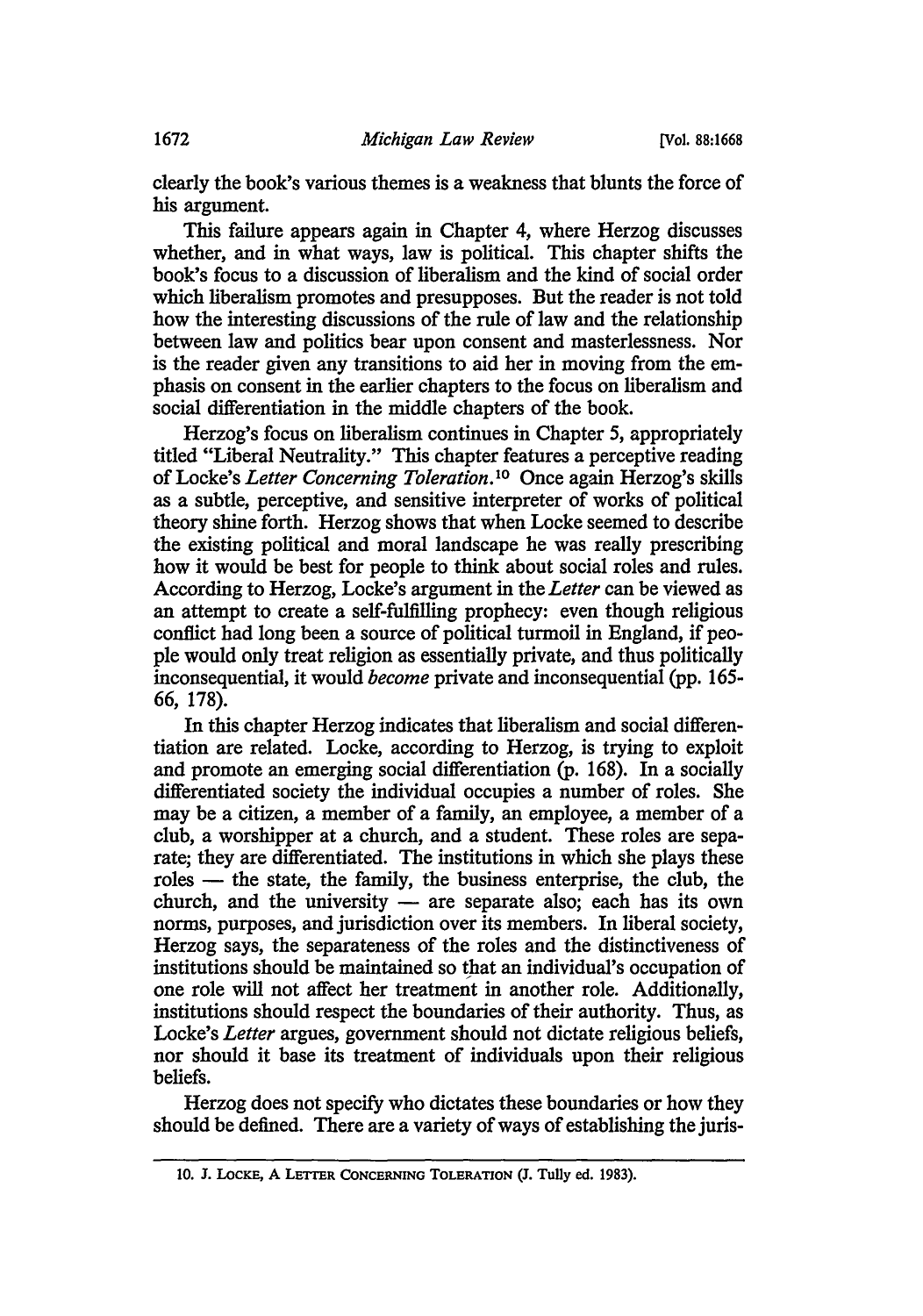dictional boundaries of institutional authority. History and traditional social practices are important, though perhaps rationally suspect, ways of doing so. One could also argue that such boundaries should be functionally defined. A functional approach would look to the functions of the institution and would argue that the scope of the institution's authority should be confined to the purposes for which it exists. This approach would, for instance, posit the function of government as regulating the public, or political, interactions of the community's members. Herzog seems to embrace such an approach (p. 167).

The problem with the functional approach, however, is that it is question-begging because it defines the scope of an institution's authority by reference to concepts  $-$  in this example the "public" or the "political" — that are themselves (at least in part) defined by reference to beliefs about the proper scope of institutional authority. Any definition of what *is* public, or political, is intimately tied to an understanding of what is the proper reach of public, or political, authority  $-$  that is, the scope of governmental authority. The public things just *are* the things over which public authority  $-$  government  $-$  rightfully extends.

Herzog is not troubled by the dilemmas posed by such foundational issues. He believes that our definitions of institutions, authorities, and practices are determined contextually. We can only evaluate and interpret them "from an internal stance" (p. 167). Thus he relies on "our" intuitions about the functions and scope of the authority of various institutions.<sup>11</sup> His approach, then, is simply to insist that, for instance, government should not extend its authority over areas beyond its jurisdiction. These are perplexing issues. Perhaps Herzog should have dealt with them more directly and elaborately in *Happy Slaves.* 

In Chapter 6, Herzog argues that the legitimacy of government is a function of its responsiveness to the wishes of its citizens. "Given the conditions of modern society, I suggest, any plausible account of legitimacy and obligation must center on whether the state is for the most part responsive to the people" (p. 205). He also argues that the consent of the governed "isn't central to consent theory at all" (p. 182).

Chapter 7, the final chapter of *Happy Slaves*, deals with some conceptual problems raised by consent theory. Herzog explores the limits of the theory as a map of social practices both in Tudor and Stuart England and in contemporary western society. The chapter considers how "obstacles to autonomy" (p. 220) limit the voluntariness of

<sup>11.</sup> For Herzog's argument that we argue from within a set of social practices - as participants in those practices, see *infra* note 13. Herzog frequently relies upon characterizations of what "we" believe to justify his normative arguments. This is problematic. *See infra* text accompanying notes 13-15.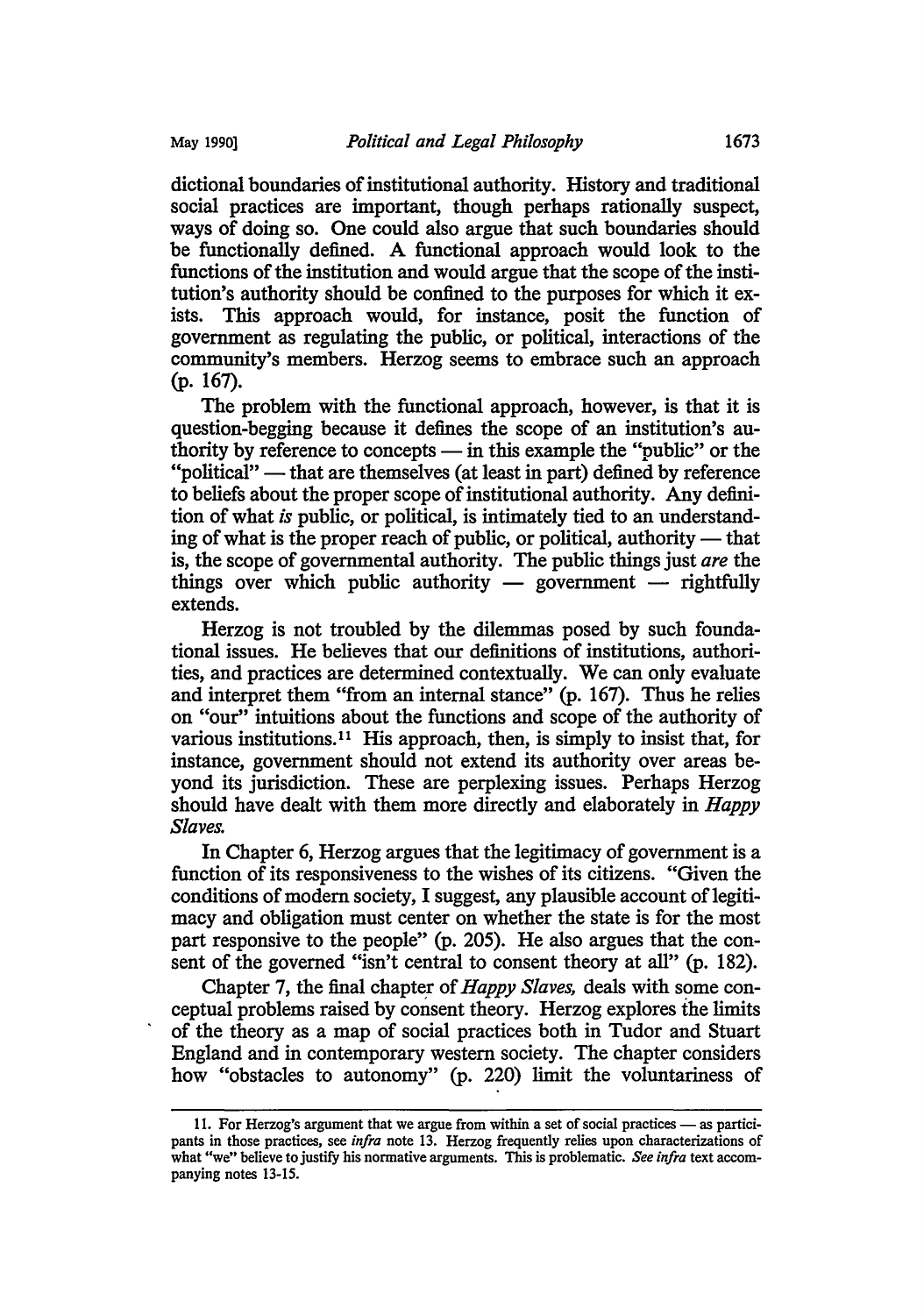choice. These obstacles include societally imposed definitions of appropriate conduct, limitations on options available to individuals (pp. 225-32), and aspects of individual identity over which the individual has no control, such as, for instance, who her parents are, where and when she was born, and what her genetic makeup is (p. 234). Since consent theory explains moral obligations by specifying what the individual has voluntarily chosen, these obstacles to voluntary choice, if inexorable, will compromise the usefulness of consent theory as a descriptive map and normative guide.

Herzog does not think that we should abandon consent theory, however, even if the individual's choices are often not wholly voluntary, but are, in part, the products of such things as the limited options she has, her genetic makeup, when and where she happened to be born, and her being socialized to believe and desire certain things. Herzog believes that we should be aware of these limits on voluntariness and thus be aware that consent theory oversimplifies the normative world it maps. But he insists that despite these problems, consent theory does present a useful descriptive and normative guide to contemporary social life. "It is, on the whole, a reliable map, an admirable guide" (p. 247).

#### JI. UNCLEAR RELATIONSHIPS AND OPEN QUESTIONS

Herzog does not adequately explain the relationships between the theories and the sociological phenomena that are the central themes of the book. While his argument that consent theory and liberalism emerged in response to seventeenth-century British politics and religious conflict, as well as newly emerging social actors and structures, is suggestive and illuminating, 12 it leaves the reader uncertain about a number of central issues. Specifically, Herzog does not explain (1) the relationship between the two sociological trends of masterless men and social differentiation, or (2) the relationship between liberalism and consent theory on the one hand and the sociological trends (masterless men and differentiation) on the other.

These issues are important because the social world that Herzog describes as emerging in the sixteenth and seventeenth centuries, a world of social differentiation inhabited by masterless people, is, at least with respect to those features, a world that we inhabit today.

<sup>12.</sup> This view of liberalism as a response to political and religious discord is neither new nor especially controversial. *See e.g.,* J. DEWEY, LIBERALISM AND SOCIAL ACTION, 4-6 (1935); Stout, *Virtue Among the Ruins: An Essay on Macintyre,* in 26 NEUE ZEITSCHRIFT FOR SYs-TEMATISCHE THEOLOGIE UND RELIGIONSPHILOSOPHIE 256, 267-71 (1984). (A revised version of Stout's essay appears in J. STOUT, ETHICS AFTER BABEL: THE LANGUAGES OF MORALS AND THEIR DISCONTENTS ch. 9 (1988).) Herzog's focus on emerging social actors (the masterless men, *see supra* note 4) and social structure (a socially differentiated society, *see supra* note 6), however, is important even if not completely novel. *See e.g.,* Holmes, *Aristippus in and out of Athens, 13* AM. POL. SCI. REV. 113 (1979).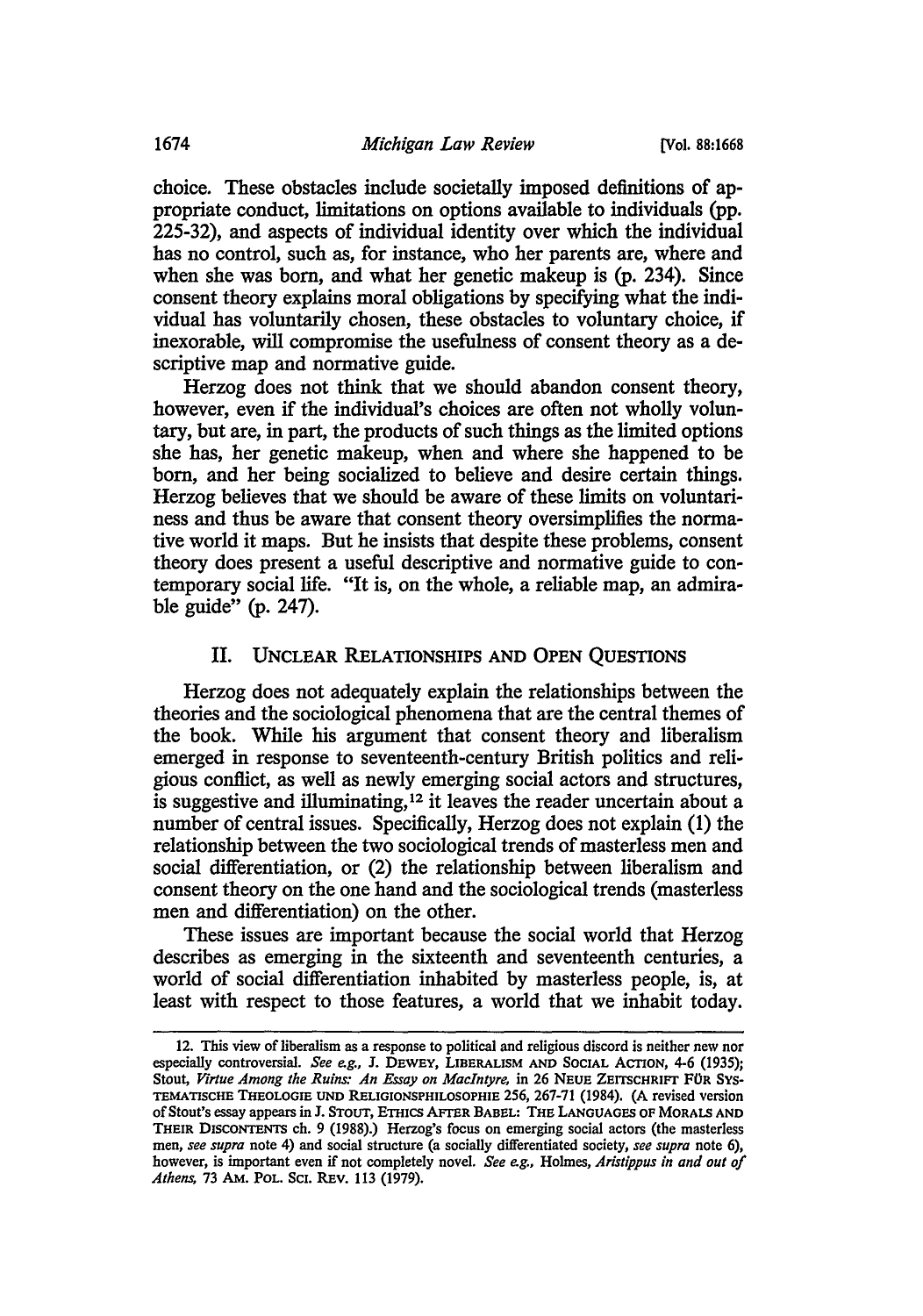Consent theory and liberalism are important ideological and theoretical features of the contemporary world; they are used to explain, justify, and criticize current political and social arrangements. Herzog's account, while suggesting a relationship between these issues, does not explain with sufficient clarity what that relationship is.

#### A. *Masterless Men and Social Differentiation*

How did the presence of masterless men in English society relate to the process of social differentiation? It is tempting, on a cursory reading of Herzog's account, to conflate the two, and, historically, perhaps masterlessness and social differentiation were aspects of the same process of social change (although Herzog does not establish this). But *conceptually* one does not necessarily imply the other, as Herzog himself notes (p. 179), and it is unclear how Herzog does view their relation.

Herzog first discusses social differentiation in the context of his admirable analysis of the separation of law and politics (p. 112). "In a highly differentiated society," he explains, "each individual occupies a number of different roles." He notes that "the concerns of each role differ. . . . The norms for appropriate behavior in each role differ too..." (p. 166). Institutions are also differentiated: they have "distinct identities" with "different concerns" as well as different "norms and resources" (p. 167). Differentiated societies are also marked by disapproval of what Herzog calls "leakage" across boundaries: "Individuals should be selectively forgetful in their different roles and attend only to considerations that are contextually defined as relevant" (p. 166).

However, Herzog does not explain the relationship between the presence of masterless people in society and social differentiation. It seems possible to conceive of a highly differentiated society in which people are *not* masterless, in which each separate institution is governed by a highly efficient authority whose jurisdiction extends over only that particular institution. Thus we might imagine a functionally federated society. In this society, the individual as a student would be subject to school authorities, as a religious believer to religious authorities, as an employee to her employer, as a family member to the matriarch or patriarch, and as a citizen to her governors. The roles and institutions would be separate. Leakage would be nonexistent (if that is a necessary feature of social differentiation), but the individuals who constitute the society would not be masterless. Indeed; they would be subject to numerous masters. In such a society, custom and, perhaps, comity might maintain the jurisdictional boundaries separating and sustaining the different authorities.

Such a society might not ever have existed, and Herzog might argue that such a society would be most unlikely ever to come into be-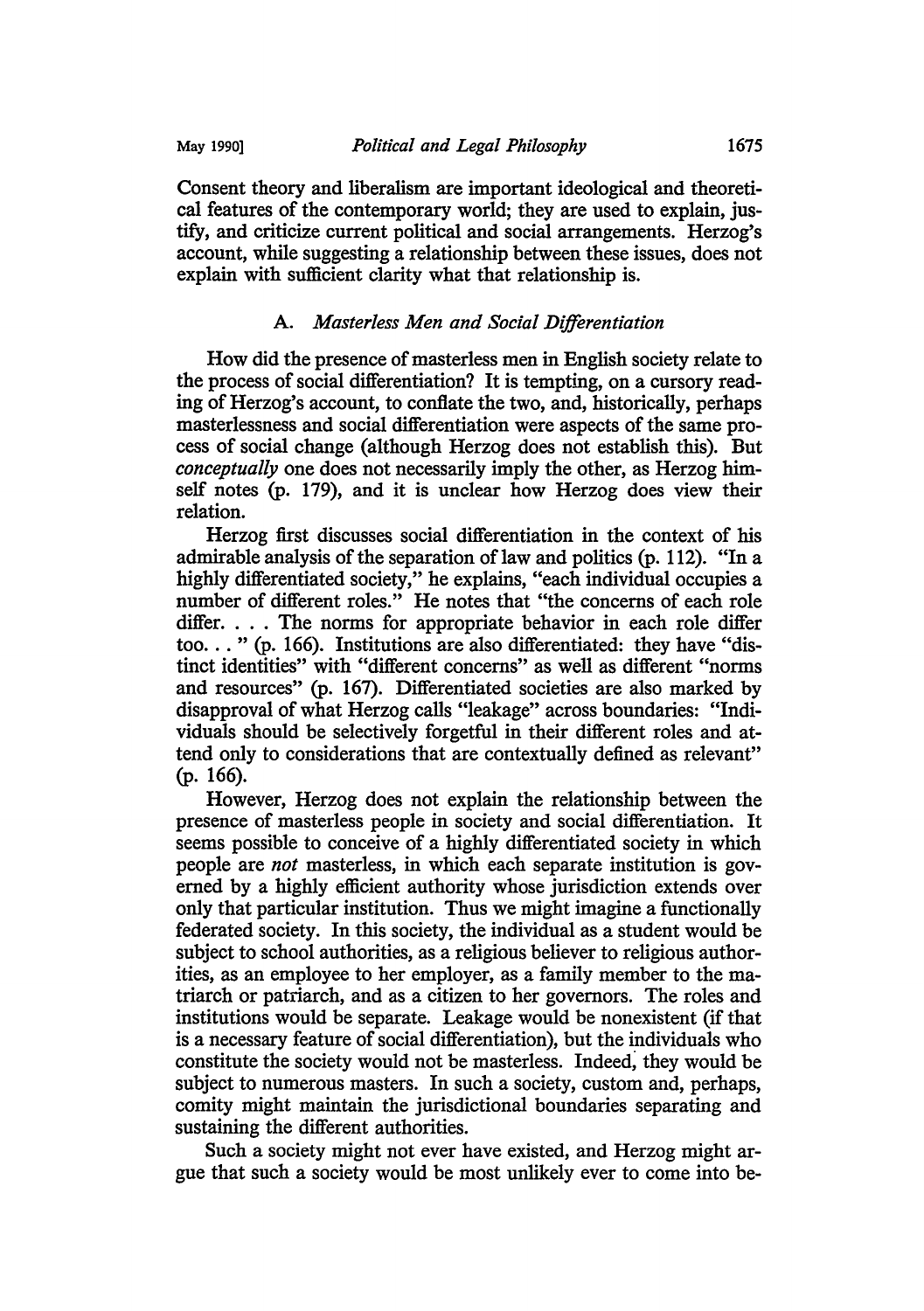ing. Herzog *might* make such an argument, but he does not. He simply does not clarify the relation between masterlessness and social differentiation. Moreover, when he does briefly note the possibility of a differentiated, yet authoritarian social order like the one described here, his response is puzzling: "We wouldn't call such a world liberal, I take it. A liberal world must be, in part, a world of consent theory; the contingent but deep fact that the two grew up together is reflected in our ordinary usages" (p. 179). It is not clear what this means or how it responds to the problem. We have, therefore, an account of the emergence of consent theory and liberal theory that hinges on two sociological phenomena, the relationship between which remains obscure.

#### B. *Liberalism's Relationship to Social Differentiation*

Herzog's explanations of how consent theory relates to liberal theory and how the theories relate to the sociological phenomena (masterlessness and social differentiation) are puzzling because he does not attempt a sustained account of their connections with one another. It is clear that he thinks that they are related and that they are to be explained in terms of each other, but the reader is left to construct the explanations for herself.

Although Herzog is not able to offer a precise explanation of the relationship between consent theory and liberal theory, he sees the need to try. As a result the reader can at least see the complexity of the relationship. Of the relationship between consent theory and liberalism Herzog writes:

Liberalism provides an account of social order that makes consent theory an attractive view of society, instead of a threat. It explains how masterless men can live together peacefully instead of toppling all social order. . . . Liberalism includes a focus on a particular set of familiar political practices, though of course it's an open question how those should be characterized and defended . . . . Consent theory includes purely descriptive projects in social theory . . . that aren't liberal in any straightforward sense. So the two are by no means coextensive.

Still, there is a large area of overlap between the two. [p. 179]

Herzog might have done more to explain *how* liberalism met the threat to social order posed by masterless people. The answer seems to be that liberal neutrality and role differentiation can keep some issues, like religion, from becoming politicized. The liberalism that Herzog describes limits the reach of the government, and so restricts anyone's use of state power for certain kinds of ends.

Liberalism and social differentiation, as Herzog describes them, also make one's activities in one role irrelevant to one's activities in another role. Thus my religion should be irrelevant to my business practices. This means that my customers' religions are also irrelevant, so I will not discriminate against any for religious reasons. This would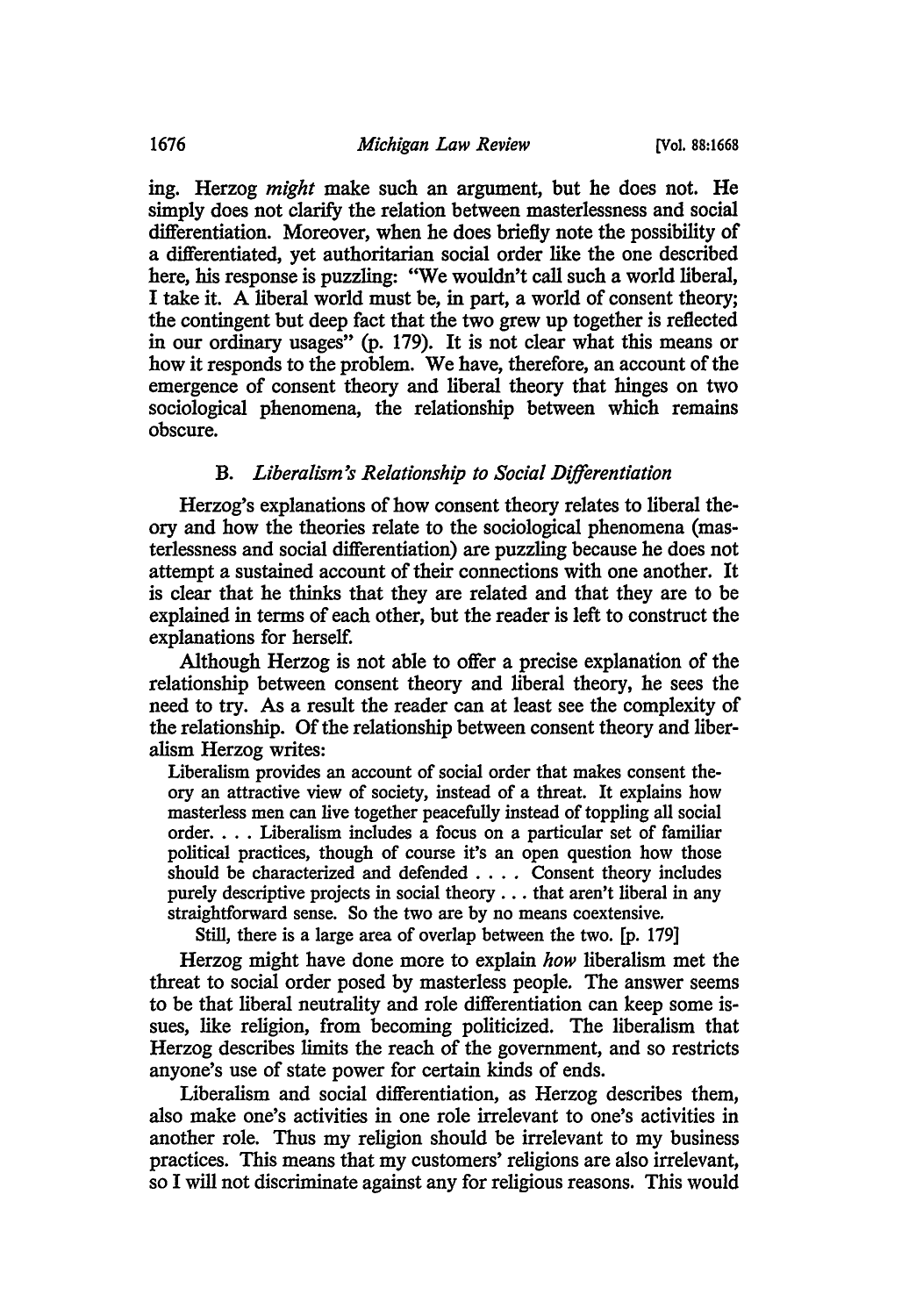reduce social conflict. But it is not clear that this account of liberalism answers all the questions that were raised about a world of masterless men. For instance, why should the individual bind herself to any obligations at all, and why should she honor the obligations to which she did bind herself?

Herzog also does not thoroughly define the relationship between the theories and the social and historical phenomena that he discusses. When he does attempt some characterization of the relationship he is both pithy in the extreme and, seemingly, studiously vague. The reader is left uncertain about which, if any, of several imaginable ways of characterizing the relationships between the theories (liberalism and consent theory) and the sociological features (masterlessness and social differentiation) would gain Herzog's assent. Perhaps the theories and the sociological phenomena arise together, deeply and mutually implicated in the same social "logic." One category might come into being because of the other. For instance, the theories might arise to justify the social phenomena or to explain them, or perhaps as some sort of theoretical "reflex" of them. But Herzog does not do more than hint at his view of these possibilities.

He claims that by showing the "deep connections" between liberal values like individuality, autonomy, and freedom on the one hand, and social differentiation on the other, and by "explaining how a studied liberal neutrality *helps underwrite and protect* that differentiation," one justifies social differentiation (p. 175; emphasis added). Yet it is unclear what Herzog means by to "underwrite and protect."

In his narrative he notes that "role differentiation is at the heart of liberalism" (p. 147). He notes that Locke's views about social differentiation were not yet descriptively accurate when Locke was writing, but that Locke and other liberals created a "self-fulfilling prophecy" (pp. 165-66, 178): by learning to think of the world as if it were socially differentiated, people created a socially differentiated world. But Herzog's account also hints that social differentiation was not just a creation of liberal political theory: Locke, we are told, in "urging the merits of social differentiation" was "opportunistically extending a happy trend" (p. 168). This suggests an independent basis for the existence of social differentiation. Further, Herzog notes that in arguing for social differentiation, liberals are upholding the social order "that makes [liberal] pursuits possible" (p. 180). Thus, Herzog is not suggesting simply that liberalism produced social differentiation.

These are difficult issues. The analysis thus far shows that Herzog probably would reject both an argument that liberalism is conceptually and sociologically dependent upon social differentiation, and an argument that social differentiation is conceptually and sociologically dependent upon liberalism. In *Happy Slaves,* liberalism and social differentiation appear to be in a complex relationship: rather than one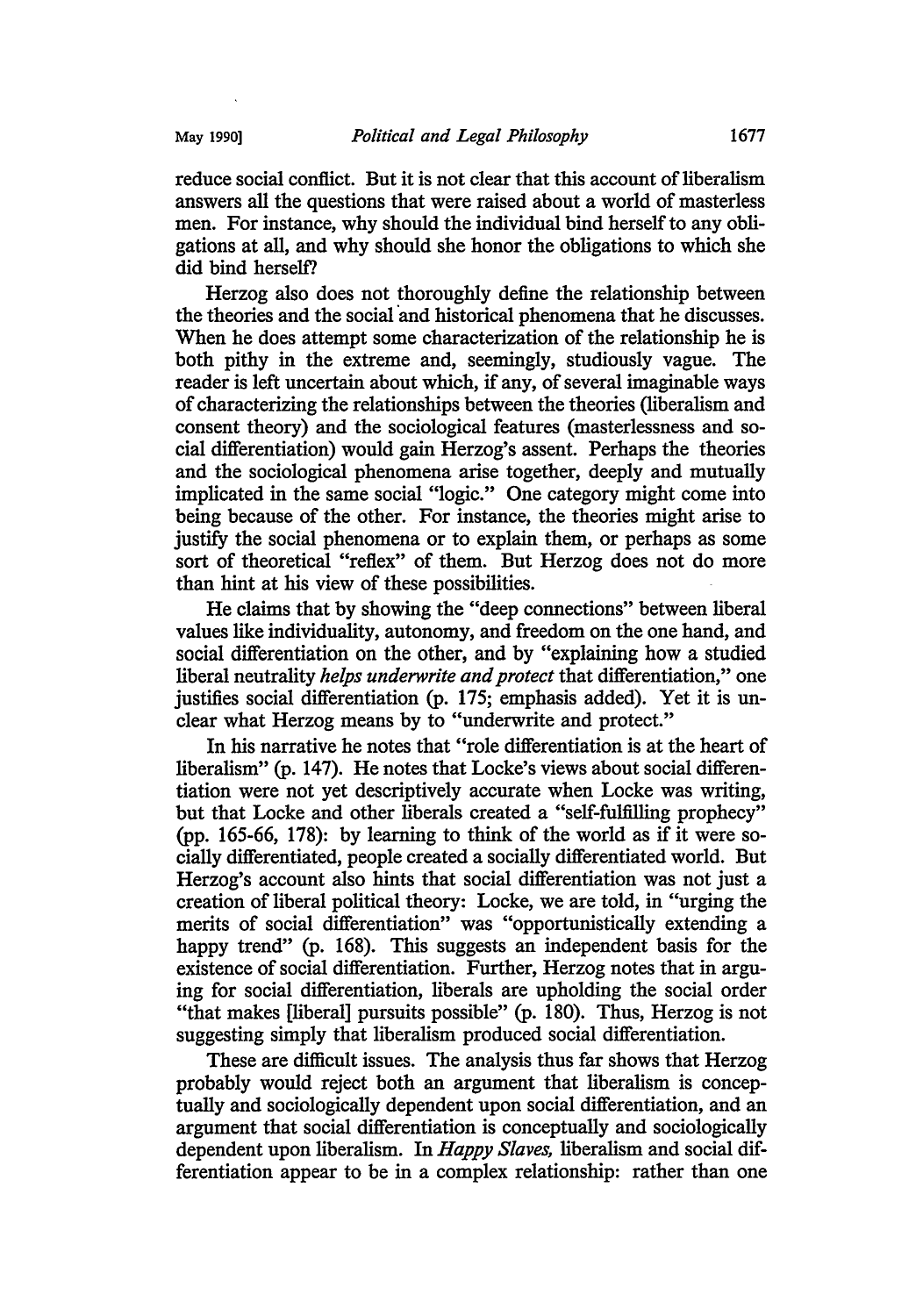being dependent upon the other, they are co-dependent. Liberalism justifies the differentiated society, and it depends upon that society for its force. This may be what Herzog means to suggest when he states that "liberalism *hangs* on a certain account of social order," but he could be clearer (p. 180; emphasis added).

Herzog is more illuminating about the relationship between consent theory and masterless men. He argues that consent theory provides a way of conceptualizing social order in the wake of the increasing irrelevance of older hierarchical conceptions of social order - an irrelevance produced by increasing concern about masterless men (pp. 39-45).

How consent theory relates to social differentiation, however, is unclear, in part because when Herzog discusses social differentiation he usually confines his discussion to liberalism. However, consent theory obviously is needed to help "map" a society that promotes autonomy, freedom, and individuality, and that offers the individual "a range of significant options" - that is, a liberal, socially differentiated society (p. 173). Since such a society promotes choice, consent theory, which focuses on consent and choice, will be a useful explanatory guide.

#### C. *Explaining and Justifying Social Differentiation*

Part of the reason for the difficulty that Herzog has in establishing the relationship between social differentiation and consent theory is that the nature of social differentiation is itself unclear. His presentation suggests that social differentiation is more than just a descriptive sociological concept. His discussion implies that social differentiation has a logic which is normative and which suggests how society should be structured and how individuals should behave. This is consistent with his view that concepts and categories in social and political theory may be both normative and descriptive (p. 24).

"It's characteristic of such role differentiation that we not allow the concerns of one role to intrude on action within another role" (p. 112). Herzog calls such intrusion "leakage," and repeatedly indicates that it should be proscribed (pp. 167-68, 172). It is not clear from Herzog's presentation where this moral judgment comes from. In other words, it is not clear how the fact of social differentiation (if it is a fact) implies the value judgment that leakages are bad.

Herzog resorts to a number of strategies to try to bridge this gap in the presentation. One involves the claim that *irrelevant* factors should be forgotten or ignored in social action (p. 166). Thus Herzog asserts that leakage should not be permitted because leakage involves considering one of a person's roles to determine how to treat that individual when she is occupying another role. Herzog insists that a person's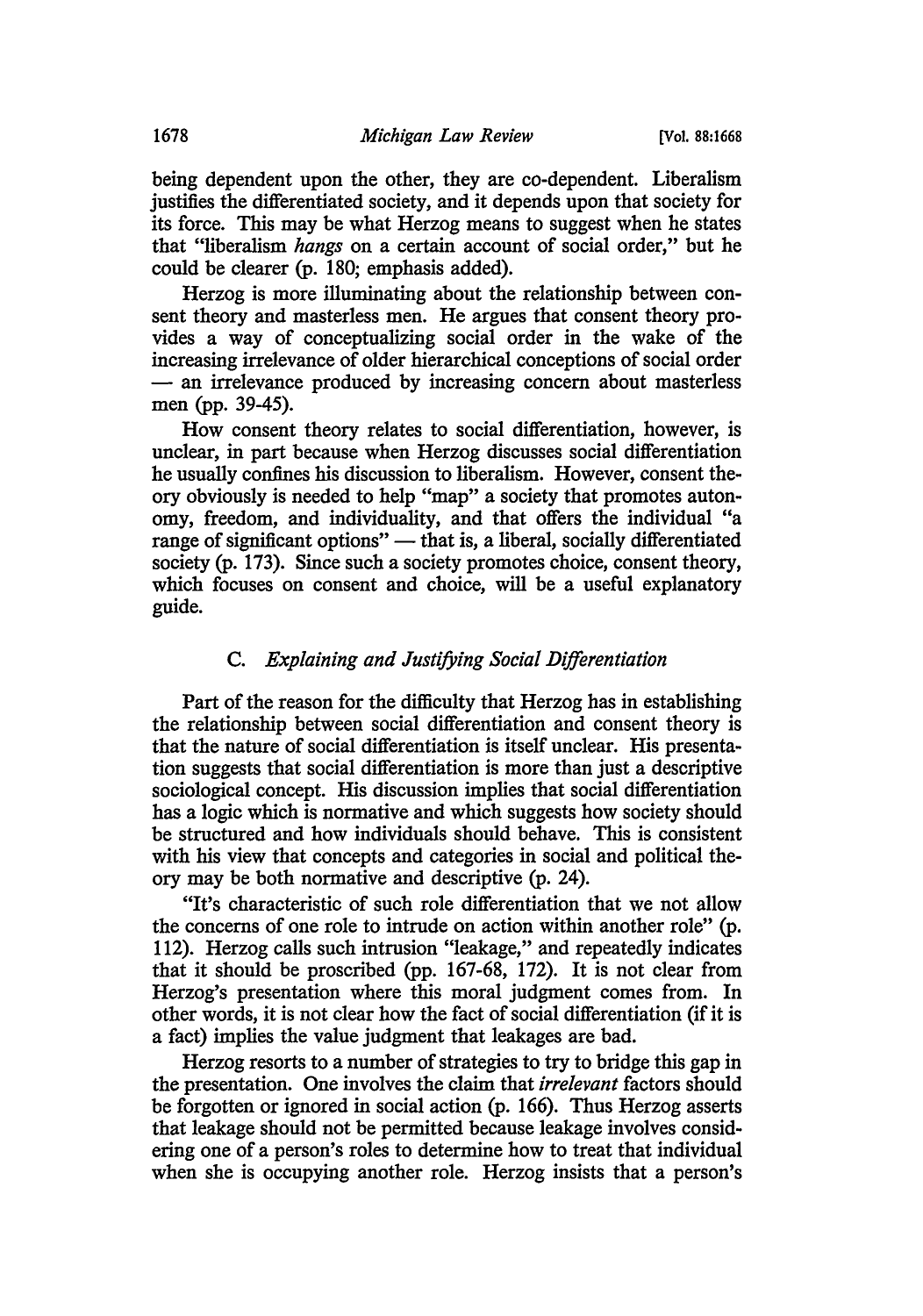other roles are irrelevant for considering what should be done to that person in any particular role (p. 166).

This approach is problematic. The determination of what is relevant involves a normative judgment that itself needs to be justified because irrelevant seems to mean *"should not* be taken into account." Thus Herzog is justifying a normative judgment against leakage with a normative judgment about relevance. All his strategy does is thrust our question about what justifies the normative judgment against leakage back one level: If leakage is bad because it involves the use of irrelevant considerations, we might ask what justifies the judgment that a given consideration is irrelevant?

Herzog recognizes this problem and resorts to three strategies, the first two of which are functionally equivalent. He first argues that determinations of relevance, and the judgments about leakage which are derived from these determinations, are "contextual" (p. 167); they are based on our interpretation of "our own social practices ... from an internal stance, committed to improving or even radically altering them" (p. 167).

But this approach also raises questions. Where does this commitment come from? What justifies it? What guides the judgments we make about what constitutes improvement? And what justifies our imposing the costs of these improvements on fellow participants in these social practices? Moreover, Herzog's argument appears to be somewhat circular: the social practice of assessing normative relevance is being justified according to criteria specified by a web of social practices that contains the social practice under scrutiny. <sup>13</sup>

Herzog's second strategy is to resort to intuitions that "we" (his audience) supposedly share (p. 168). He criticizes such appeals early in the book, noting that political theorists who make them often underestimate the diversity of the audience for whom they write, and thus the likelihood that members of that audience will not share the beliefs the theorist says "we" have (p. xii). Nevertheless, Herzog repeatedly makes just such appeals. For example, when discussing the values of security and fairness, which Herzog says a liberal, nonpolitical legal system preserves, he writes, *"[W]e* are deeply committed to them, and it would take an interesting account to show us why we shouldn't be" (p. 134; emphasis added). On preventing leakage be-

<sup>13.</sup> Herzog might reply that although these beliefs are part of, and constituted by, a web of beliefs, we have no choice but to argue from within the context of *some* web of beliefs because criticisms of values and practices do not make sense unless there is some background "story" that gives the criticism of, and the proffered alternatives to, those values some "point." D. HERZOG, WITHOUT FOUNDATIONS: JUSTIFICATION IN POLITICAL THEORY 231 (1985). On this view, perhaps, we can rationally examine a part of our web of beliefs, evaluating that part from the perspective of the entire web. *See id.* at 231-35. This response does not answer the other problems the text raises about contextual justification nor does it respond to questions about the identity of, and consensus among, the audience that supposedly shares the internal perspective to which Herzog appeals. *See infra* text accompanying note 14.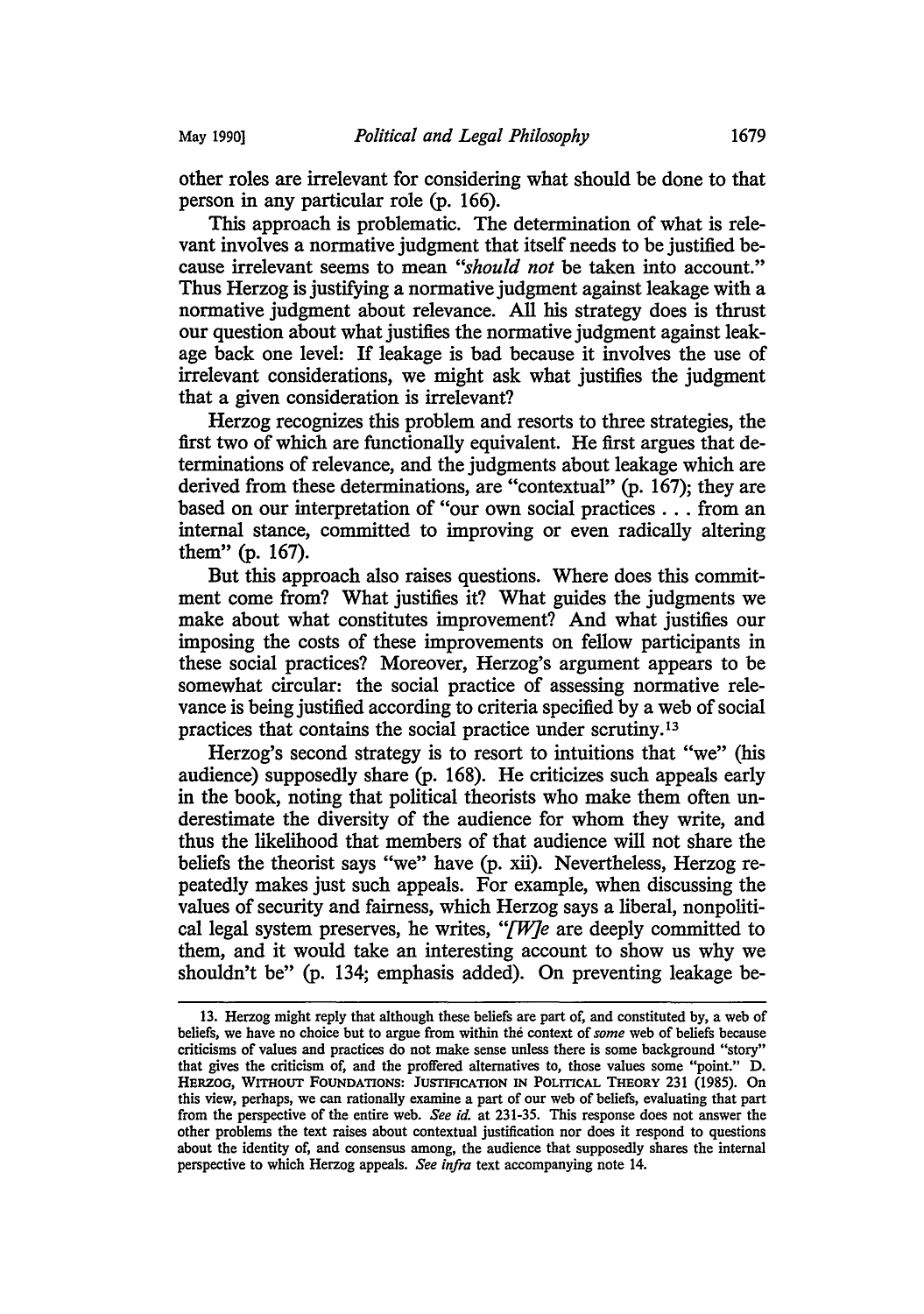tween roles in a socially differentiated society, Herzog writes, "And again leakage generally ought to be resisted. *We* don't want the state to meddle in religion or army leaders to roll in the tanks and overturn political decisions or nepotism to strangle the market" (pp. 167-68; emphasis added). Finally, he says *"We* don't refuse Catholics political standing; *we* don't exclude metics and base merchants . . . " (p. 172; emphasis added).

It is not that Herzog's views about what "we" believe are outlandish. Certainly, he sensibly notes that it would take an interesting argument to show that security, fairness, autonomy, liberty, and orderly dispute resolution (which liberal, socially differentiated arrangements supposedly secure) are not valuable (pp. 134, 173-75). But the resort to what "we" believe ignores the diversity of the audience. And more importantly, to invoke security, fairness, autonomy, liberty, and orderly dispute resolution as values that "we" share without defining what these values mean and entail is to ignore their complexity. What security, fairness, autonomy, liberty, and orderly dispute resolution mean is at least contingently contestable. And the trade-offs involved in obtaining these values are not as simplistic as Herzog's bland assertions would indicate. I4 For while these values are obviously good, they are, until defined and elaborated upon, also empty. To defend a practice by merely invoking one or several of these values involves more rhetoric than argument.

Herzog's description of Maclntyre's views is not very clear. He seems to say that Macintyre claims that moral agency is destroyed because the modern individual occupies numerous roles. Since she is not identified with a single role, the modern individual can distance herself from each of her roles. This, Macintyre argues, creates conflicts of duty that are not resolvable by any independent criteria. Lacking criteria for resolving these conflicting demands, the individual cannot make moral choices. All that is left for her to make are "blind commitments." P. 236. Herzog's answer to this argument is that some premodern individuals faced similar conflicts of duty and role. Additionally some modern individuals do not face such conflicts because they are confined to a single role. Modern individuals who are confined to a single role include inmates of jails and asylums. From this Herzog concludes, "But surely *we* don't want to say that only inmates of total institutions, of jails and asylums, are true moral agents. . . . Hamlet's endless deliberations may be maudlin •.. but would *we* recognize him as a moral agent if he automatically went ahead with the murder?" P. 236; emphasis added. So much for Macintyre.

Sandel argues that the liberal conception of the self is impoverished and incorrect because liberals believe the individual is capable of taking a detached view of her goals and values, but, in reality, this is not possible because the individual self is *constituted* by its commitments. To this argument, Herzog blithely replies, *"[W]e* do want to secure for individuals the right to distance themselves however they can from their previous identities. More bluntly yet, *we* don't want courts to refuse to let, say, Amish adolescents depart from their communities on the grounds that they misunderstand their identities when they do." P. 236; emphasis added. This is not an argument. It is a series of assertions about what *we* believe.

<sup>14.</sup> On the contestability of political concepts, see T. BALL, TRANSFORMING POLITICAL DIS-COURSE: POLITICAL THEORY AND CRITICAL CONCEPTUAL HISTORY 13-14 (1988); W. CON-NOLLY, TERMS OF POLITICAL DISCOURSE (2d ed. 1983).

Herzog is rather flippant in dealing with those who have qualms about the trade-offs involved in embracing liberal practices. For example, in the space of one page, he dispatches both Alasdair Macintyre (author of the widely discussed book, *After Virtue)* and Michael Sandel (author of an influential critique of John Rawls and contemporary liberalism, *Liberalism and the Limits of Justice),* both by the sovereign determination of the royal "we." P. 236.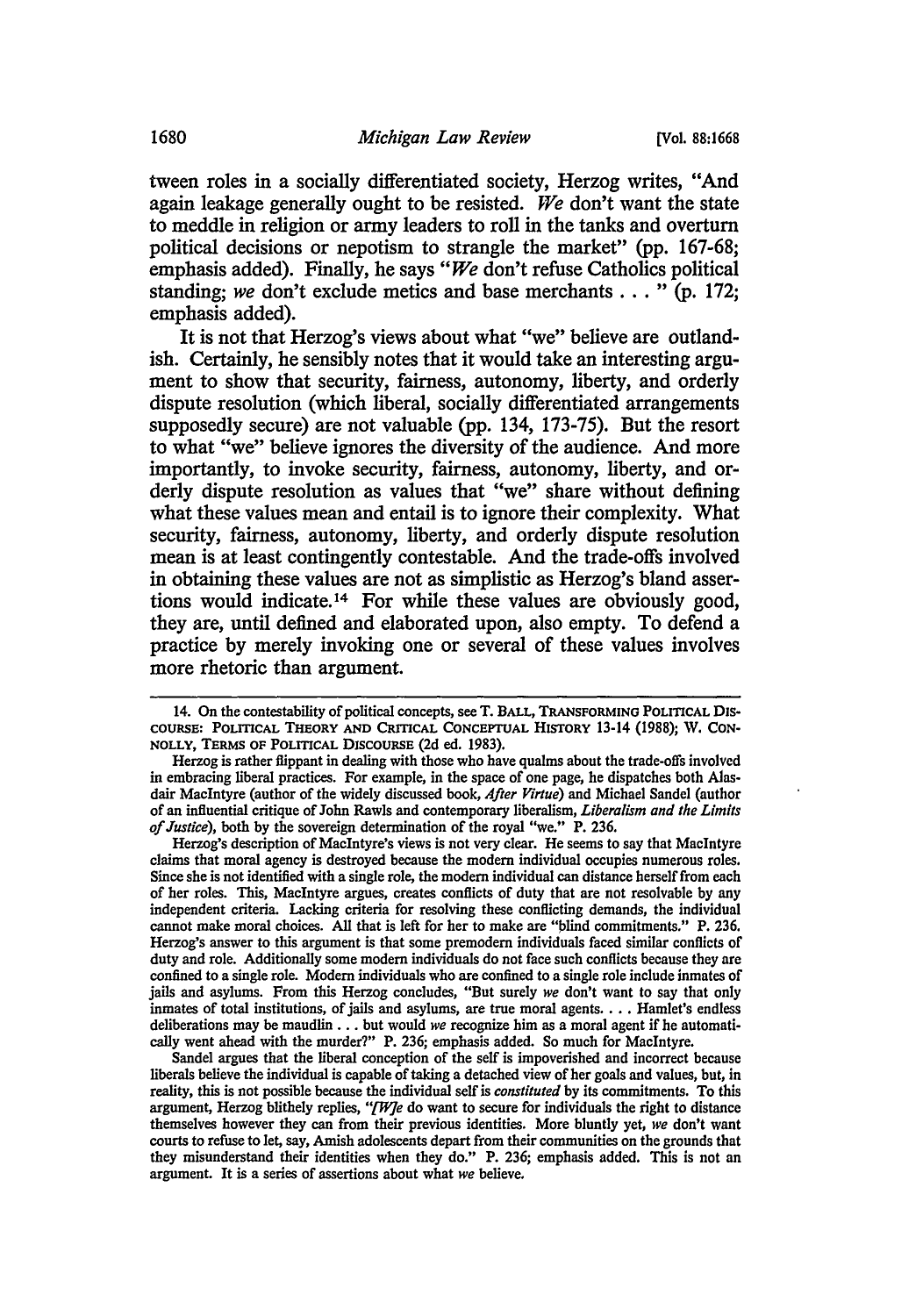It seems unsatisfactory to prescribe particular forms of social differentiation and condemn leakage by invoking values "we" hold without defining those values and subjecting them to a process of reasoned elaboration. Moreover, it is not clear why it is justifiable for "our" judgments against leakage to be predicated upon the fact (if it is a fact) that ours is a socially differentiated society. Finally, this approach suffers from the same drawback as the contextual strategy: "we" who are making the judgments are constituted by the web of social practices that contain the social practices under scrutiny. <sup>15</sup>

Herzog's third approach is to argue that strictures against leakage are characteristic of liberalism (p. 112). Thus, judgments about social differentiation, leakage, and what characteristics and roles should be taken into account in political, social, and legal decisionmaking are justified by their consonance with liberalism. This approach forces us to search for the justification of liberalism and then to assess what judgments liberalism, in turn, justifies. Since Herzog's account suggests both that the weight given to liberal values (such as freedom, autonomy, and individuality (pp. 173-75)) and the way these values are defined may depend on the context of a socially differentiated society (pp. 173-75), we have come full circle. Somehow social differentiation, liberalism, and a set of values, which, arguably at least, are desirable, are mutually implicated.

#### **CONCLUSION**

Herzog does not resolve these questions. The book, however, would be valuable even if it only suggested them. Fortunately, the book does a good deal more. It contains interesting and illuminating discussions of political thinkers, historical episodes, and current conceptual puzzles.

*Happy Slaves,* however, would have been better if Herzog had more frequently explained to his reader the direction of his argument and how any given section relates to the broader themes of the book. Additionally, Herzog cannot resist digressing whenever the fancy strikes him. The book is loaded with side trips. These excursions are usually very interesting, but they interrupt the flow and argument of the book. The result is that the reader is like a traveler being led by a guide who wants to show him what is behind each tree in the forest. Ultimately the traveler becomes exhausted and frustrated; he can no longer remember where the main path is or where he is being led. This is unfortunate because whether or not the reader agrees with him, Herzog has a great deal to offer. He is a congenial tour guide, and for

<sup>15.</sup> *See supra* note 11 and accompanying text.